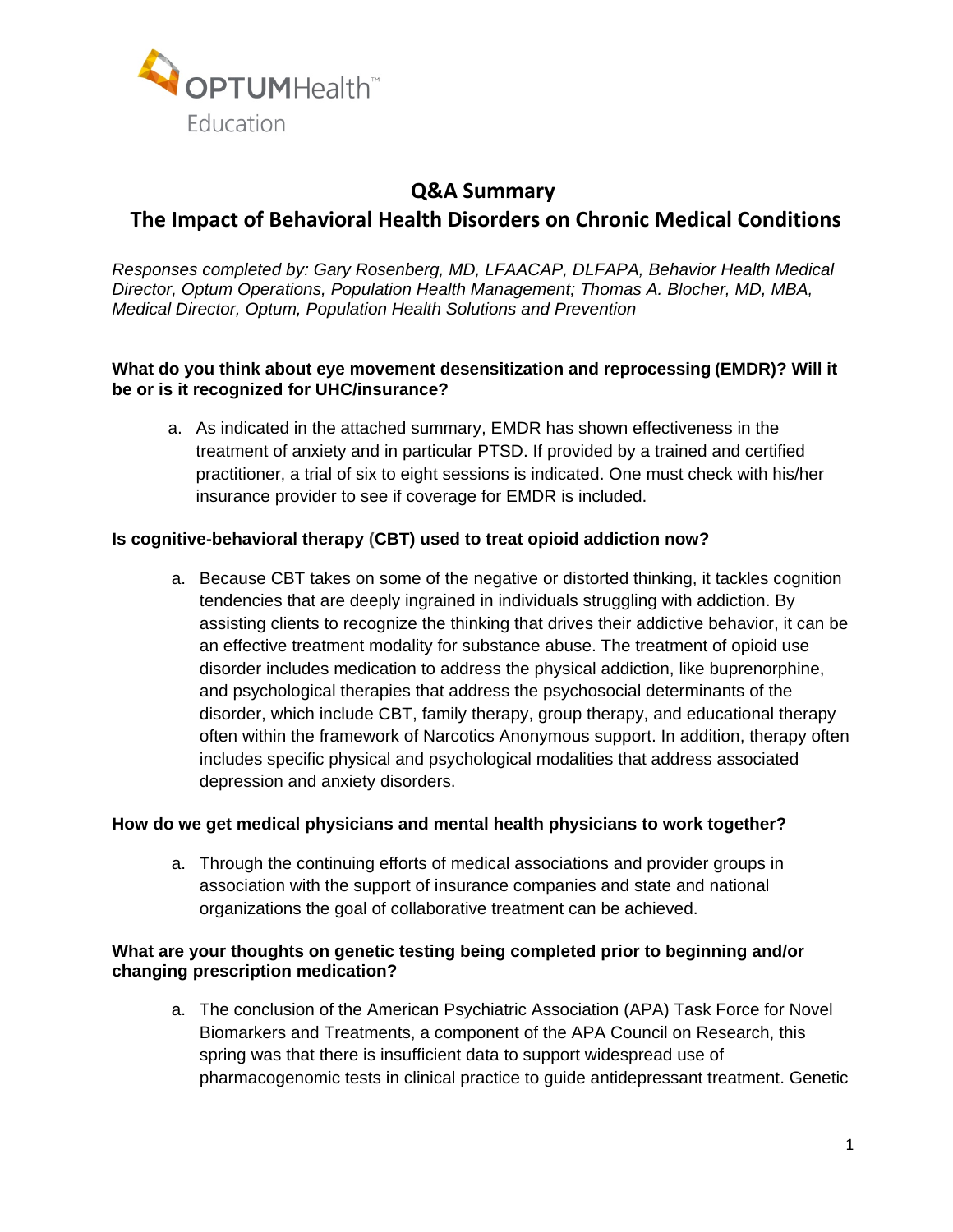polymorphisms have been linked to antidepressant efficacy but many of these items are not included in commercially available tests.

### **I have noted a trend in behavioral health practices wherein patient must go through multiple visits, counseling and group therapies before seeing a psychiatrist. What is driving this?**

a. Unfortunately, there is a shortage of psychiatrists based on the need demonstrated in most communities, so patients are often first evaluated and sometimes treated prior to the first session with a psychiatrist. In fact, as indicated in the presentation, most patients for a variety of reasons have their medications managed by their primary care physician (PCP).

**I have a member that feels she is having some depression. She does not have a behavioral health provider. Her PCP does not feel she has depression. She has asked for Family and Medical Leave Act (FMLA) for a few weeks to help her with her emotional health, but her PCP will not complete the paper work and support her in the effort. What suggestions should I give this member?** 

a. The patient can ask her PCP for the names of psychiatrists in the community with whom her physician has a working relationship. In addition, the patient can find the names of psychiatrists in the community to seek an evaluation appointment.

## **How do you address stigma of seeing a psychiatrist, [in other words,] when a member wants to only see his/her PCP and declines need for other mental health professionals?**

a. Most people have their psychiatric medications prescribed and managed by their PCP for various reasons including comfort, cost and lack of ready availability of psychiatrists in the community. The PCP will hopefully have a working relationship with psychiatrists in the community from whom he/she can seek support and guidance as needed. There are 30-plus states in the country that have a Child Psychiatry Access Program available that can provide telephone consultation with a child psychiatrist or social worker as needed as well as a one-time individual assessment if needed.

## **Would it be possible to add a template for RNs to send MDs referrals on mental health issues, just as we do for medical issues to the internal medicine director?**

a. Please check with your supervisor, as there is now an active Behavioral Health Case Management Psychiatry team that is available for consultations every day of the week from nine to five.

**What are your thoughts on functional and structural MRI studies on patients brains with chronic pain as a method to open the discussion of mental health wellbeing when the imaging results identify brain and peripheral nerve abnormalities—where there may be an alteration if from bottom-up pain to top-down pain?**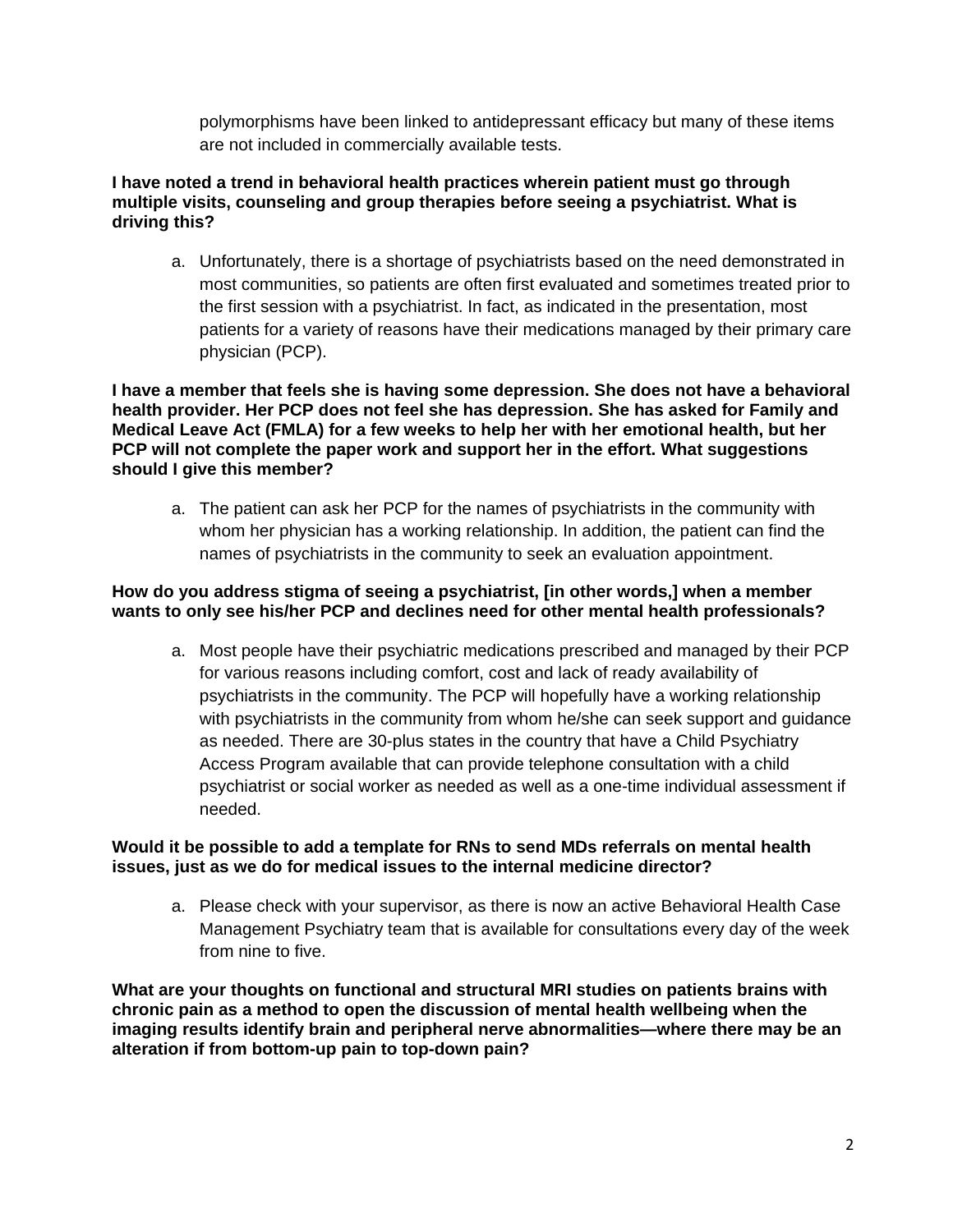a. There is no evidence now that supports MRI testing in this situation. However there is overwhelming evidence that supports the role of psychological issues in pain and therefore in the holistic treatment of pain.

## **Is there still a decrease in life expectancy with mental illness and/or chronic illness that is well managed?**

a. The words "well managed" are the key to the answer, as we are not able to use the word "cured." As a result, there are still issues that impact the patient's physical and biological status that will impact both the quality and length of the individual's life.

## **Other than working with the parent/caregivers how can we best help our children?**

a. There are significant psychosocial issues that can impact children that are outside of the control of the parents, caregivers and the child. We can all work together to make our world a safer and healthier place to live.

#### **I don't know anyone with a perfect childhood. We all have had a poor situation in some aspect of our childhood. Are we all functioning with a mental illness? Or is the difference that some of us can function with our mental illness?**

a. It is not that we all have mental illness but we all have issues and experiences that shape us and influence us on a daily basis in combination with our genetic and physical traits. Most people in fact deal with the issues effectively within the construct of their support system and their positive individual qualities and traits. It is a complex and multi-determined process that will result in the presence of mental illness in some of us.

## **How can we encourage members who obviously need intervention but who are not interested in employee assistance program (EAP) contact information?**

a. Great question! Read the answer near the end of this Q&A about med resistance. We do not always know where people are coming from. Too often when we hit a "roadblock" we just let things drop and try another path. In order to make progress, we have to try to understand where these ideas are coming from! This is includes being able to let the member refuse the treatment that WE have determined to be the best for them.

#### **Would CBT be an option for an adult with Asperger's and multiple medical conditions, who sees a psychiatrist and is taking lorazepam as his only therapy? He has social communication/isolation issues.**

- a. CBT is a good option for an adult with Asperger's. I am not an expert in this area, but we do have subject matter experts for ASD.
- b. The recent genetic research update on ASD reveals that this is a highly genetic condition, with KNOWN biological defects.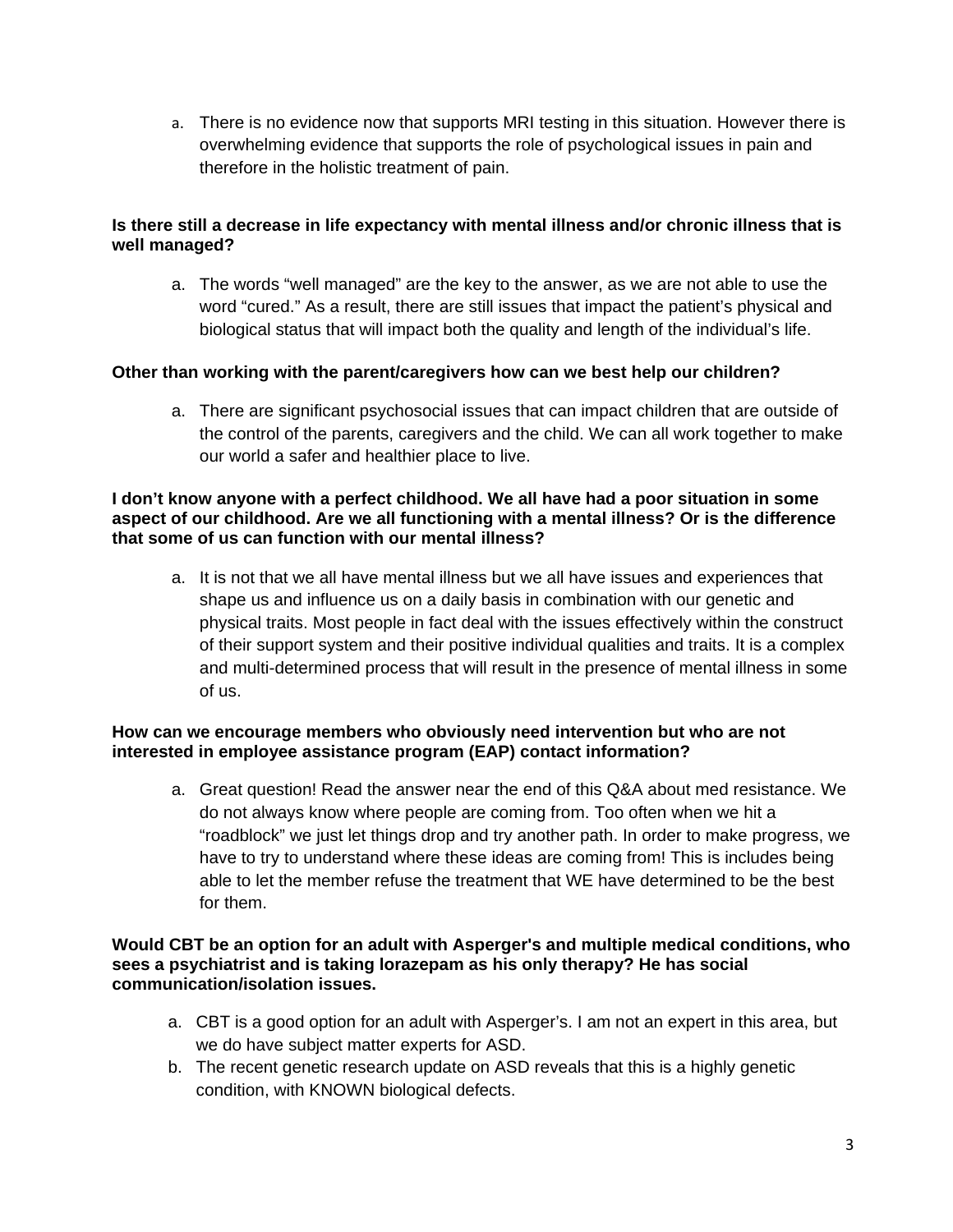## **How do you determine opioid addiction when a patient is in pain? Is it addiction if used for pain?**

- a. Opiates taken for acute pain (three–five days) does not seem to be the issue. It is its use for chronic pain where we get into trouble. These are different conditions with different pathophysiologies.
- b. Chronic pain is more difficult and requires more in-depth knowledge than the average pain management physician has in his/her toolbox. Chronic pain often requires a specialist.
- c. In phantom-limb pain, the individual experiences pain in extremities that are no longer there! In chronic pain, the individual can experience "central pain," which is pain that is being generated in the brain, not the peripheral nerves ( just like the phantom limb).
- d. In chronic pain, the opiates are problematic. They are generally not effective for central pain, so what the member is seeking is actually sedation. After prolonged use, the brain can no longer tell the difference between pain and withdrawal. So when the meds wear off, the member screams that he/she is in PAIN, when he/she is actually in WITHDRAWAL. Paradoxical effects commonly occur, wherein the opiates are actually stimulating pain, and then the member has to take MUCH MORE opiate to sedate away this new substance-induced pain. Autonomic nerves and the adreno cortical axis are affected, making things REALLY complicated.

## **What is the United States' incidence of depression compared to other countries?**

a. The U.S. tracks with rest of the world. There used to be some increased incidence of depression in the Northern climates, but this is no longer thought to be valid.

#### **Can CPT be taught in a 10–30 minutes session?**

- a. CPT = "Current Procedural Terminology."
- b. After many years, I am now sadly aware that learning about CBT and DBT does not mean that I know how to actually use these tools. This takes practice, and lots of clients!

#### **CBT seems very helpful. How can I find more information on this?**

- a. There are programs available on the Internet.
- b. Since these tools require a lot of practice, I have found that group learning is the very best. If you and your team could takes this on, you would be surprised how much fun it is to learn these skills. I am a pretty good supervisor and teacher on this subject, but my team regularly blows me out of the water with their remarkable insights, practical approached, and support!